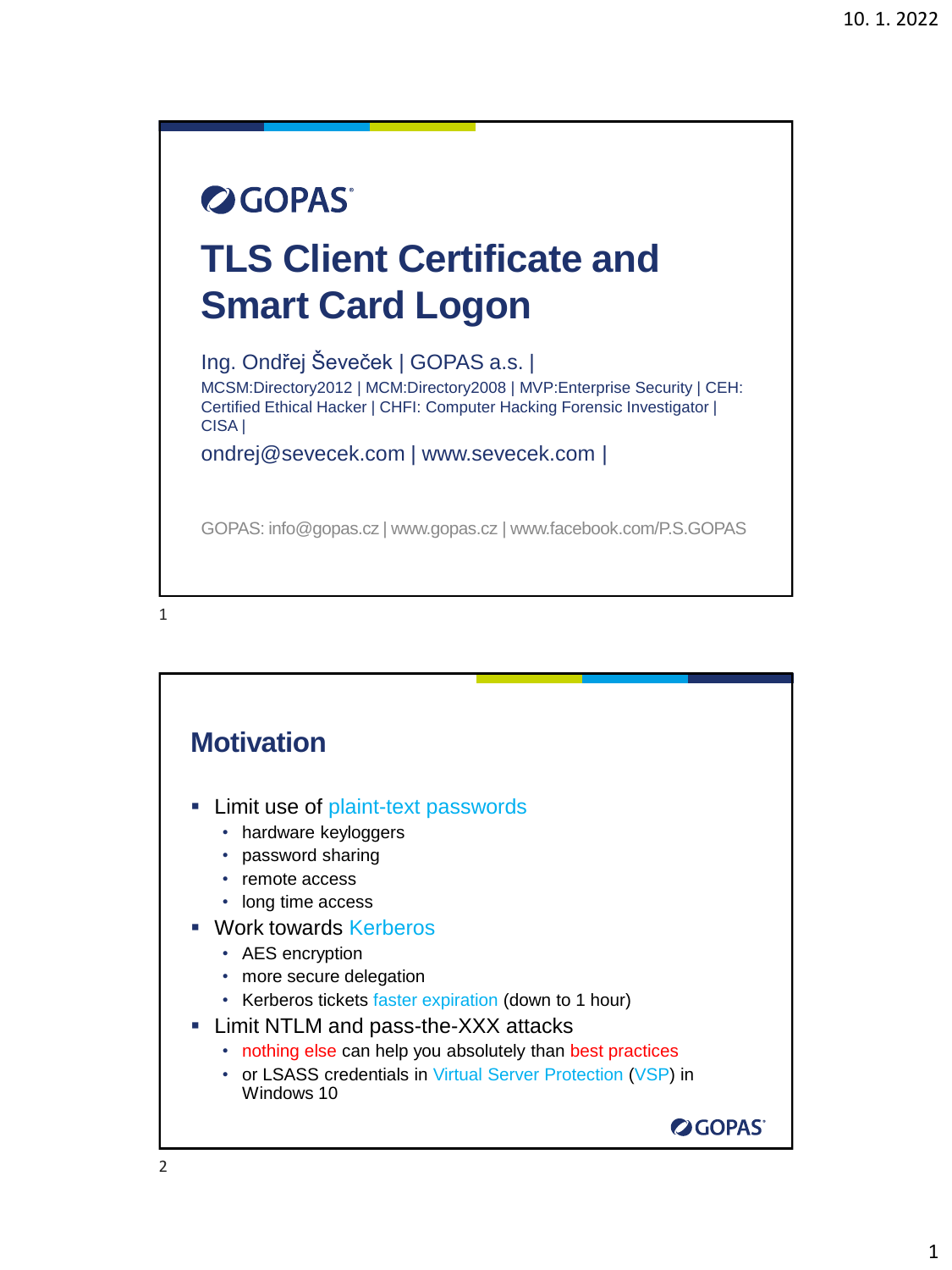

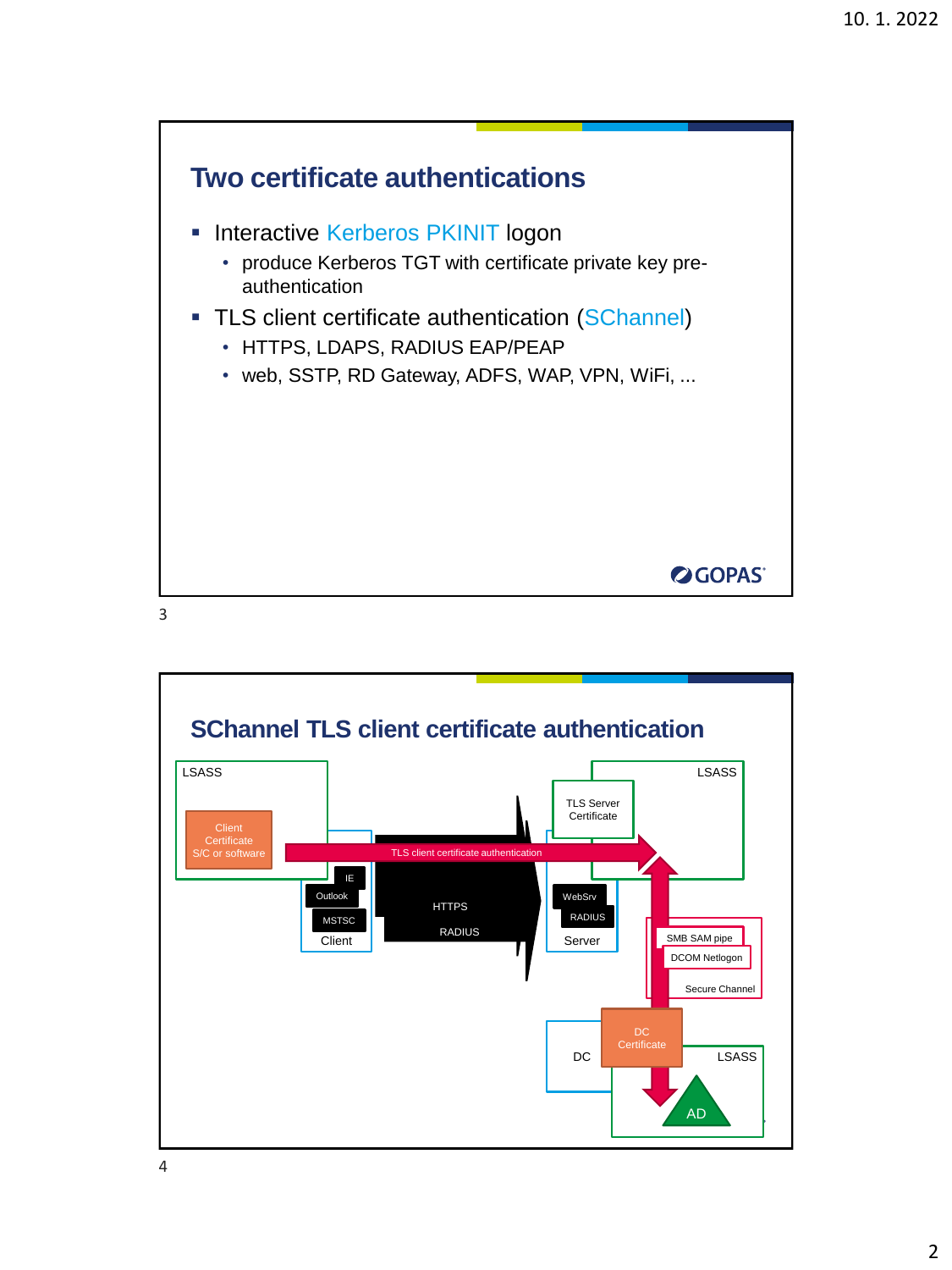

# **Technical requirements** ■ PKI ■ CAs ■ DC certificates **·** user logon certificates **OGOPAS**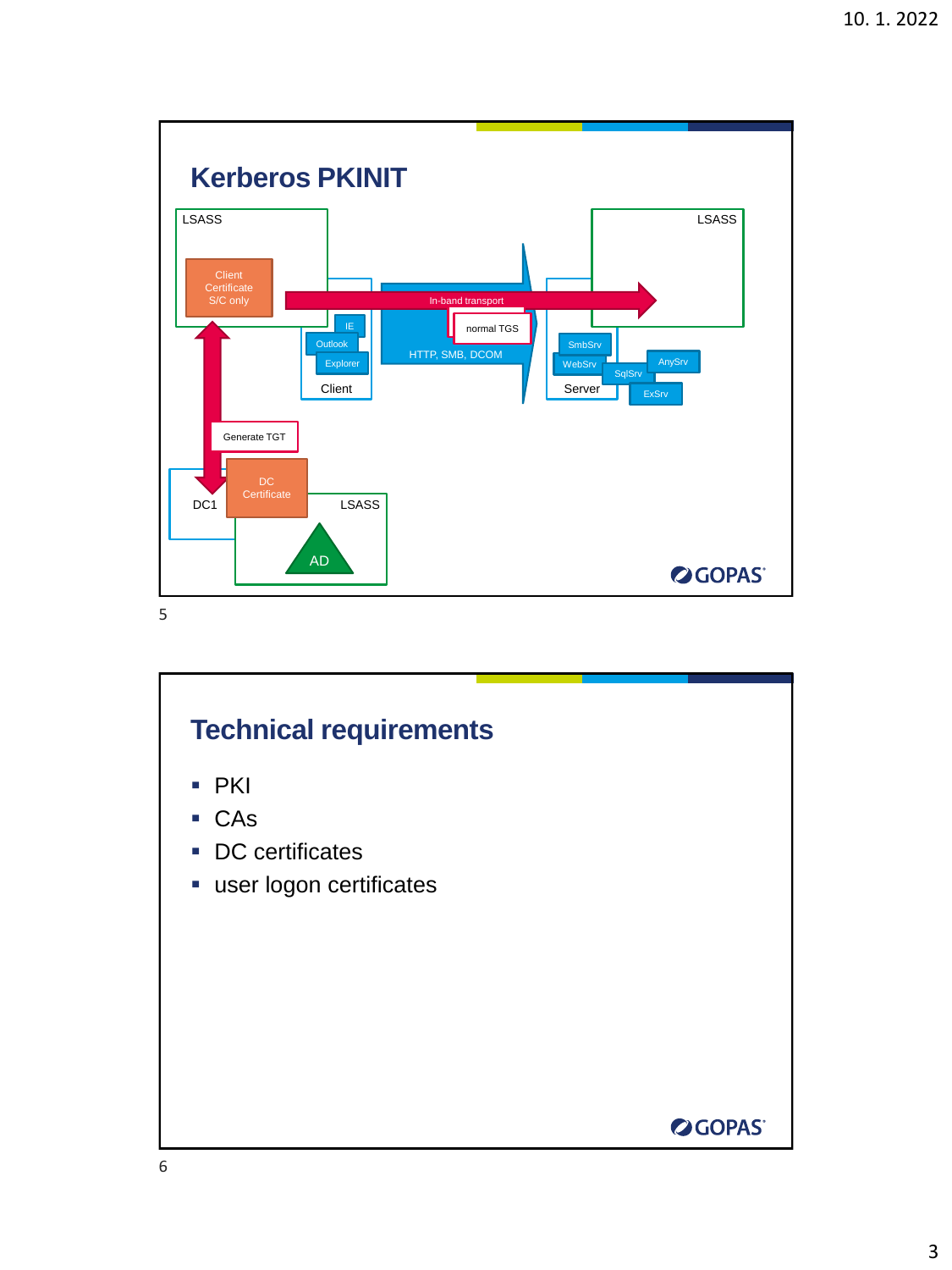

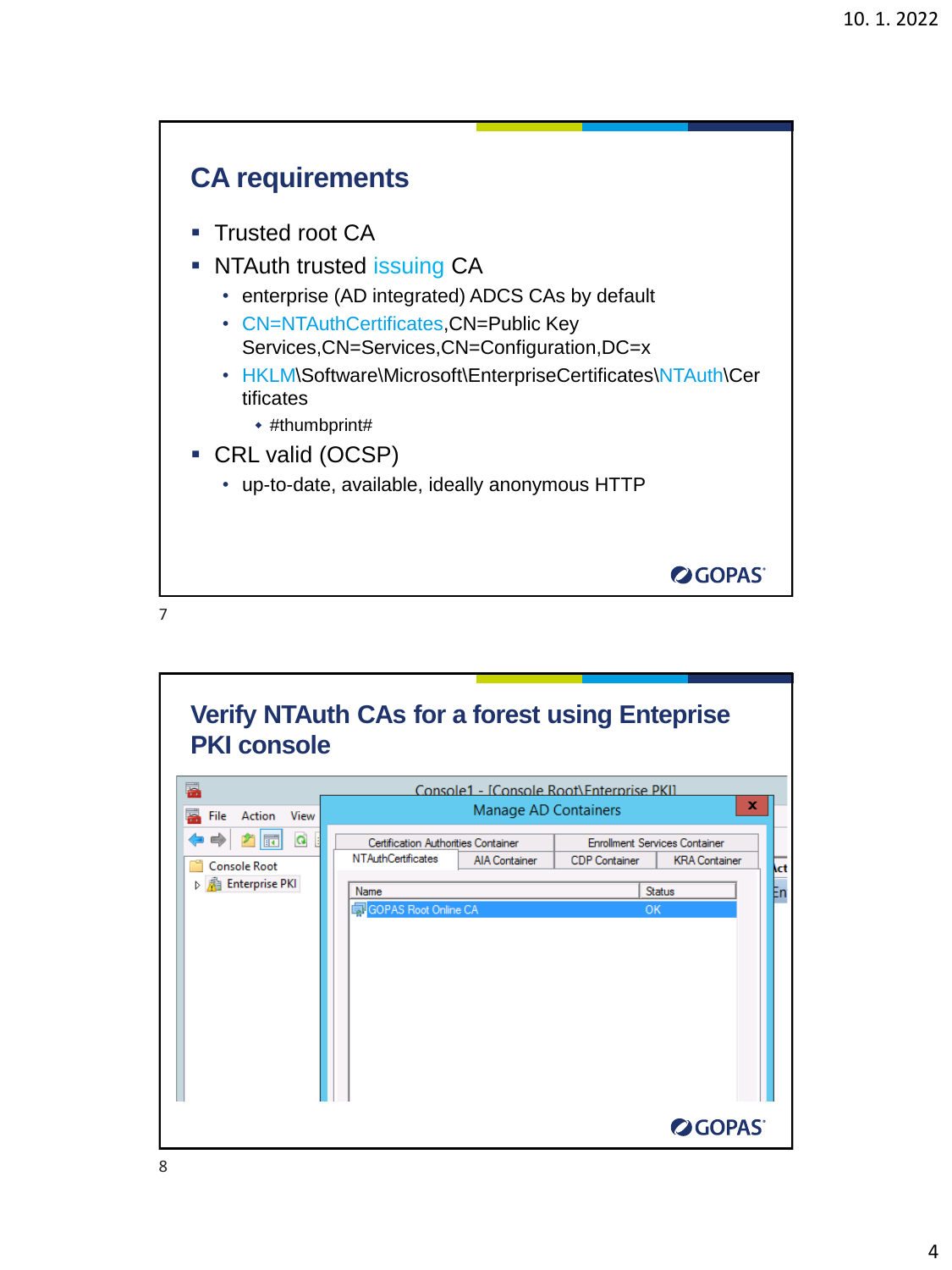

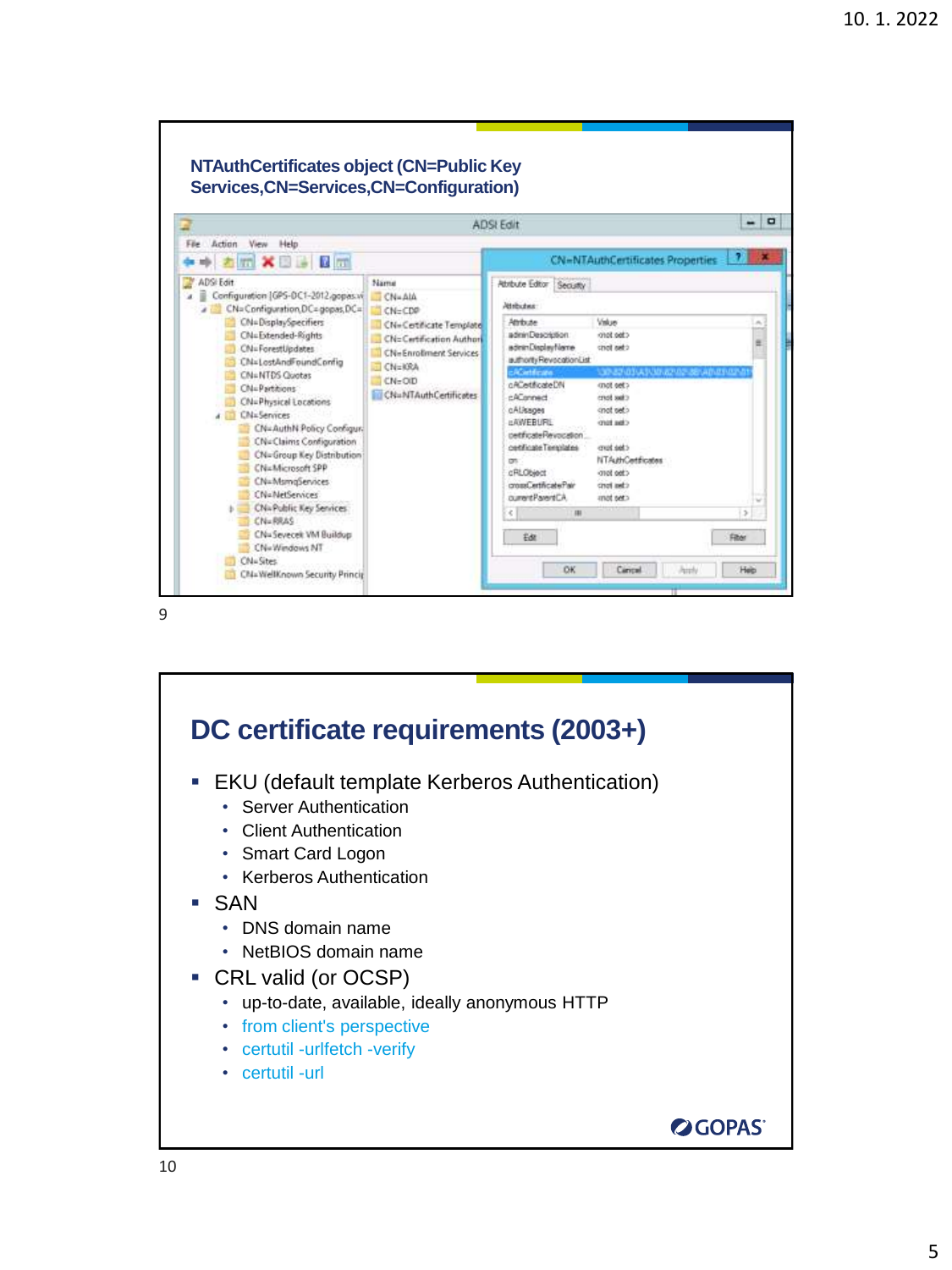

|                                                                                                  |                                                                                                                     |                                          |                                                                                                        | n           |            |                                                                                                        | Certificate                                                                                                                                               |  |
|--------------------------------------------------------------------------------------------------|---------------------------------------------------------------------------------------------------------------------|------------------------------------------|--------------------------------------------------------------------------------------------------------|-------------|------------|--------------------------------------------------------------------------------------------------------|-----------------------------------------------------------------------------------------------------------------------------------------------------------|--|
|                                                                                                  |                                                                                                                     | <b>Kamil Properties</b>                  |                                                                                                        | General     |            | Details Certification Path                                                                             |                                                                                                                                                           |  |
| <b>Published Certificates</b><br>Security                                                        | Member Of<br>Environment                                                                                            |                                          | <b>Password Replication</b><br><b>Sessions</b>                                                         | Show:       | <al></al>  |                                                                                                        |                                                                                                                                                           |  |
|                                                                                                  | Remote Desktop Services Profile                                                                                     | COM+                                     | <b>UNIX Attribute</b>                                                                                  | Beld        |            |                                                                                                        | <b>Value</b>                                                                                                                                              |  |
| General<br>User logon name:<br>kamil                                                             | Account<br><b>Address</b>                                                                                           | Profile                                  | Telephone                                                                                              |             |            | L. Certificate Template Inform<br>Authority Information Access<br>Subject Key Identifier               | Template = 1, 3, 6, 1, 4, 1, 25005<br>[1] Authority Info Access: Acc<br>5d 39 76 71 f8 77 5c e5 a6 68                                                     |  |
| <b>GPS\</b>                                                                                      | User logon name (pre-Windows 2000):                                                                                 | kamil                                    | @gopas.cz                                                                                              |             | Kou Lisano | Subject Alternative Name<br>CRL Distribution Points<br>Authority Kiry Identifier<br>Enhanced Key Usage | Other Name: Principal Name: ~ i<br>[1]CRL Distribution Point: Distr<br>KeylD=15a332 f9 e6 cBa3b<br>Clent Authentication (1.3.6.1<br>Digital Senature (SO) |  |
| Logon Hours                                                                                      | Log On To<br><b>Kamil Properties</b>                                                                                |                                          | ×                                                                                                      | Other Name: |            | Principal Namemkamil@gopas.cz                                                                          |                                                                                                                                                           |  |
| Service<br>Rende Desidop Services Profile<br>Address<br>General<br><b>Fublished Certificates</b> | Environment<br>rray.<br>Profile<br>Account<br>Member Of<br>Let of X509 certificates published for the user account. | <b>Sessions</b><br><b>UNIX Attitudes</b> | Renate control<br>Atvisues Editor<br>Telephones<br>Organization<br>Password Replication Dial-in Disect |             |            |                                                                                                        |                                                                                                                                                           |  |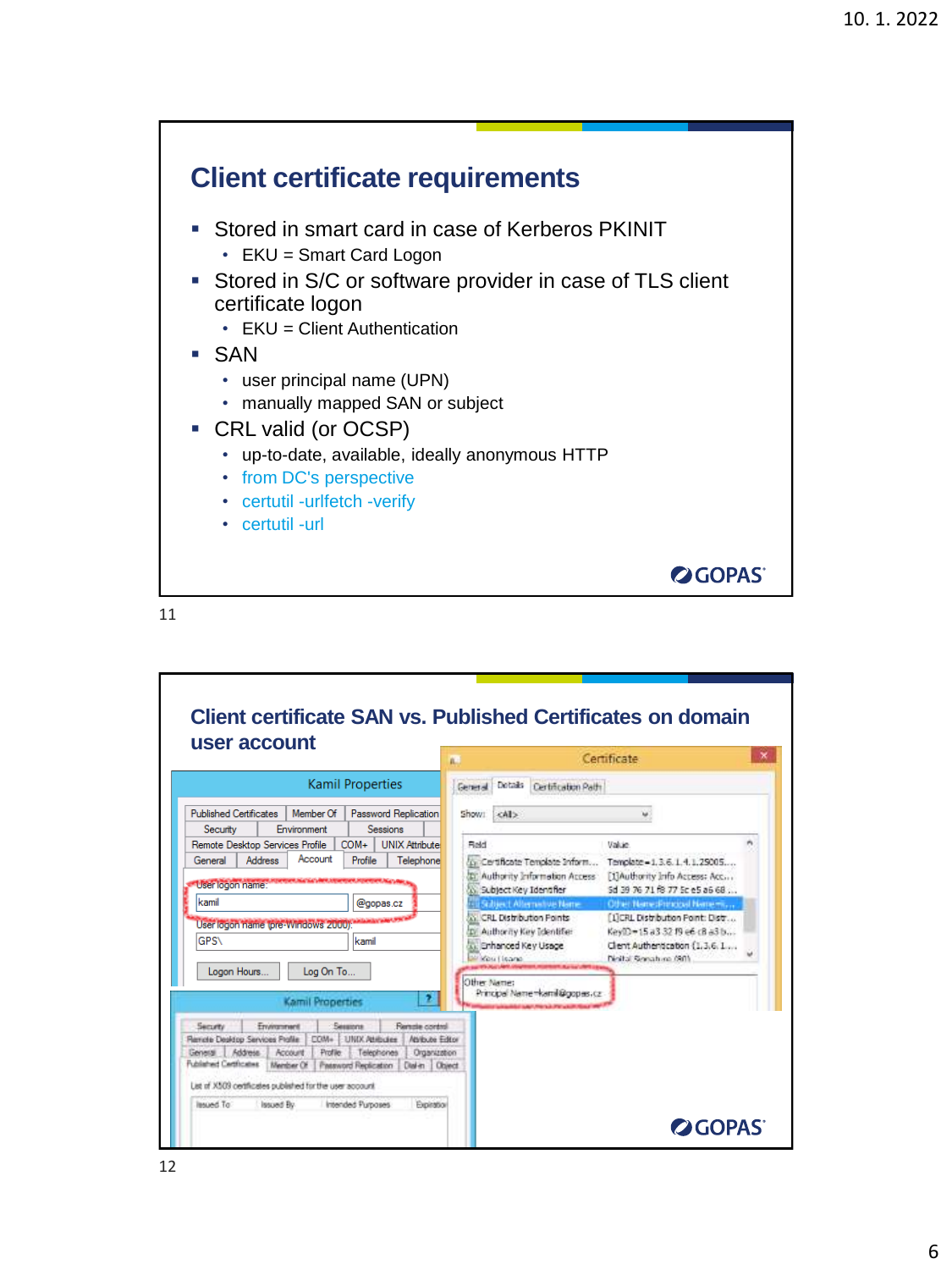### **IIS TLS client certificate authentication #1 Enforce TLS and require client certificates**



13

#### **IIS TLS client certificate authentication #2 Disable all HTTP authentication methods**  $\mathbf{G}_1$ Internet Information Services (IIS) Manager  $\circ$ → GPS-WEB > Sites > finance > File View Help **Connections** Authentication  $\bullet$   $\blacksquare$   $\blacksquare$   $\blacksquare$ Start Page Group by: No Grouping GPS-WEB (GPS\iis-admin)  $\overline{\phantom{a}}$ Name Status Response Type Application Pools Anonymous Authentication Disabled  $4 - 9$  Sites ASP.NET Impersonation Disabled **D** canteen HTTP 401 Challenge **Basic Authentication** Disabled Default Web Site  $\triangleright$   $\bigodot$  finance Forms Authentication Disabled HTTP 302 Login/Redirect  $\triangleright$   $\bigodot$  intranet HTTP 401 Challenge Windows Authentication Disabled **D** Warehouse **OGOPAS**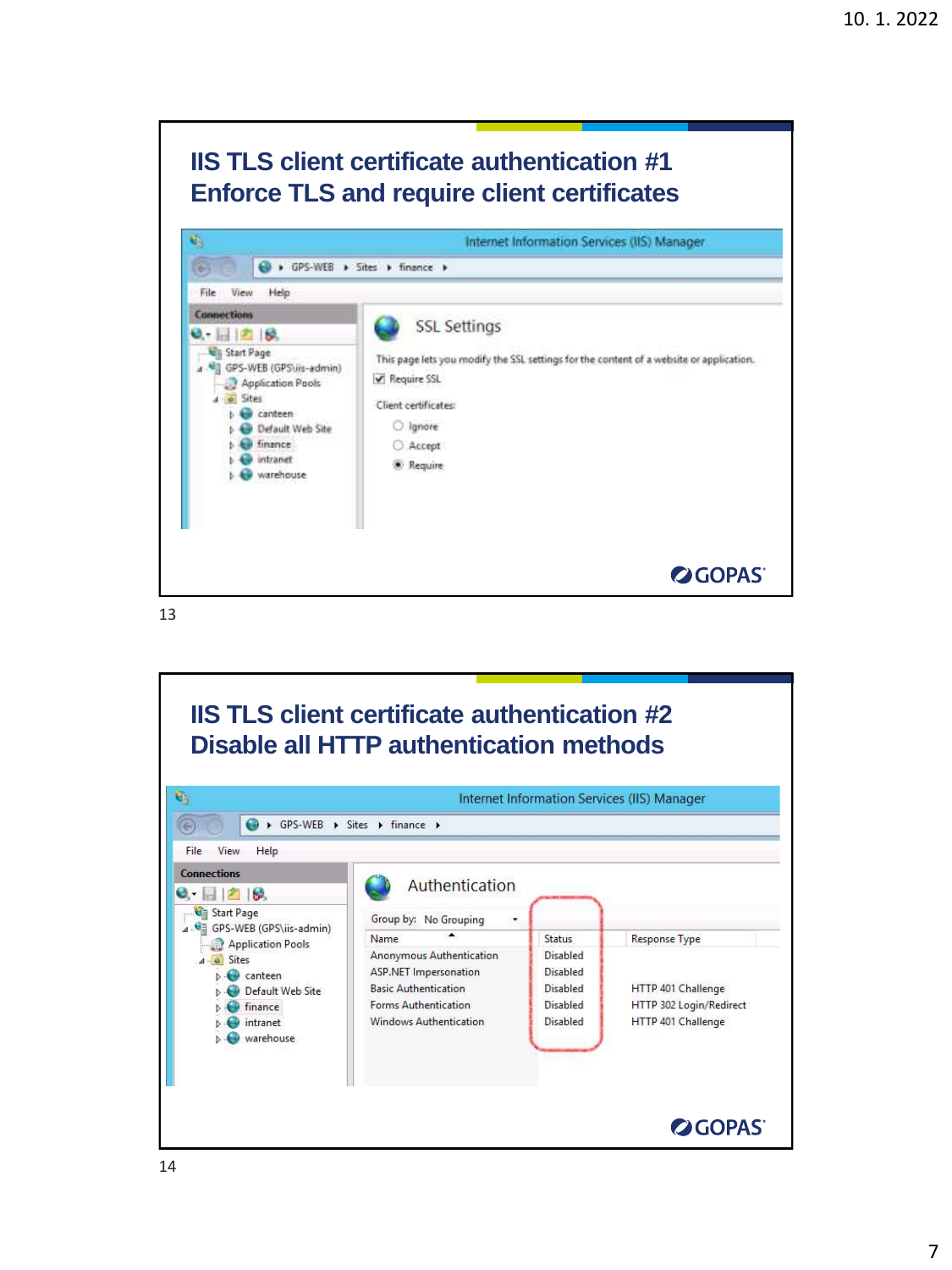| <b>Enable AD mapper server-wide</b>                                                                                                                                                                       | <b>IIS TLS client certificate authentication #3</b><br><b>Install Active Directory Client Certificate Authentication</b>                                                                                                                                                |                                                        |                                                                                                                                              |
|-----------------------------------------------------------------------------------------------------------------------------------------------------------------------------------------------------------|-------------------------------------------------------------------------------------------------------------------------------------------------------------------------------------------------------------------------------------------------------------------------|--------------------------------------------------------|----------------------------------------------------------------------------------------------------------------------------------------------|
| ۹                                                                                                                                                                                                         | Internet Information Services (IIS) Manager                                                                                                                                                                                                                             |                                                        |                                                                                                                                              |
| $\rightarrow$ GPS-WEB $\rightarrow$<br>ਚ∃                                                                                                                                                                 |                                                                                                                                                                                                                                                                         |                                                        |                                                                                                                                              |
| File<br>View<br>Help                                                                                                                                                                                      |                                                                                                                                                                                                                                                                         |                                                        |                                                                                                                                              |
| <b>Connections</b><br>$\blacksquare$<br><b>Start Page</b><br>4 GPS-WEB (GPS\iis-admin)<br>Application Pools<br><b>Sites</b><br>$4 - 9$<br>canteen<br>Default Web Site<br>finance<br>intranet<br>warehouse | Authentication<br>Group by: No Grouping<br>Name<br>Active Directory Client Certificate Authentication<br><b>Anonymous Authentication</b><br><b>ASP.NET Impersonation</b><br><b>Basic Authentication</b><br><b>Forms Authentication</b><br><b>Windows Authentication</b> | <b>Status</b><br>Enabled<br><b>Fnabled</b><br>Disabled | <b>Response Type</b><br>HTTP 401 Challenge<br>Disabled HTTP 401 Challenge<br>Disabled HTTP 302 Login/Redirect<br>Disabled HTTP 401 Challenge |
|                                                                                                                                                                                                           |                                                                                                                                                                                                                                                                         |                                                        | <b>OGOPAS</b>                                                                                                                                |

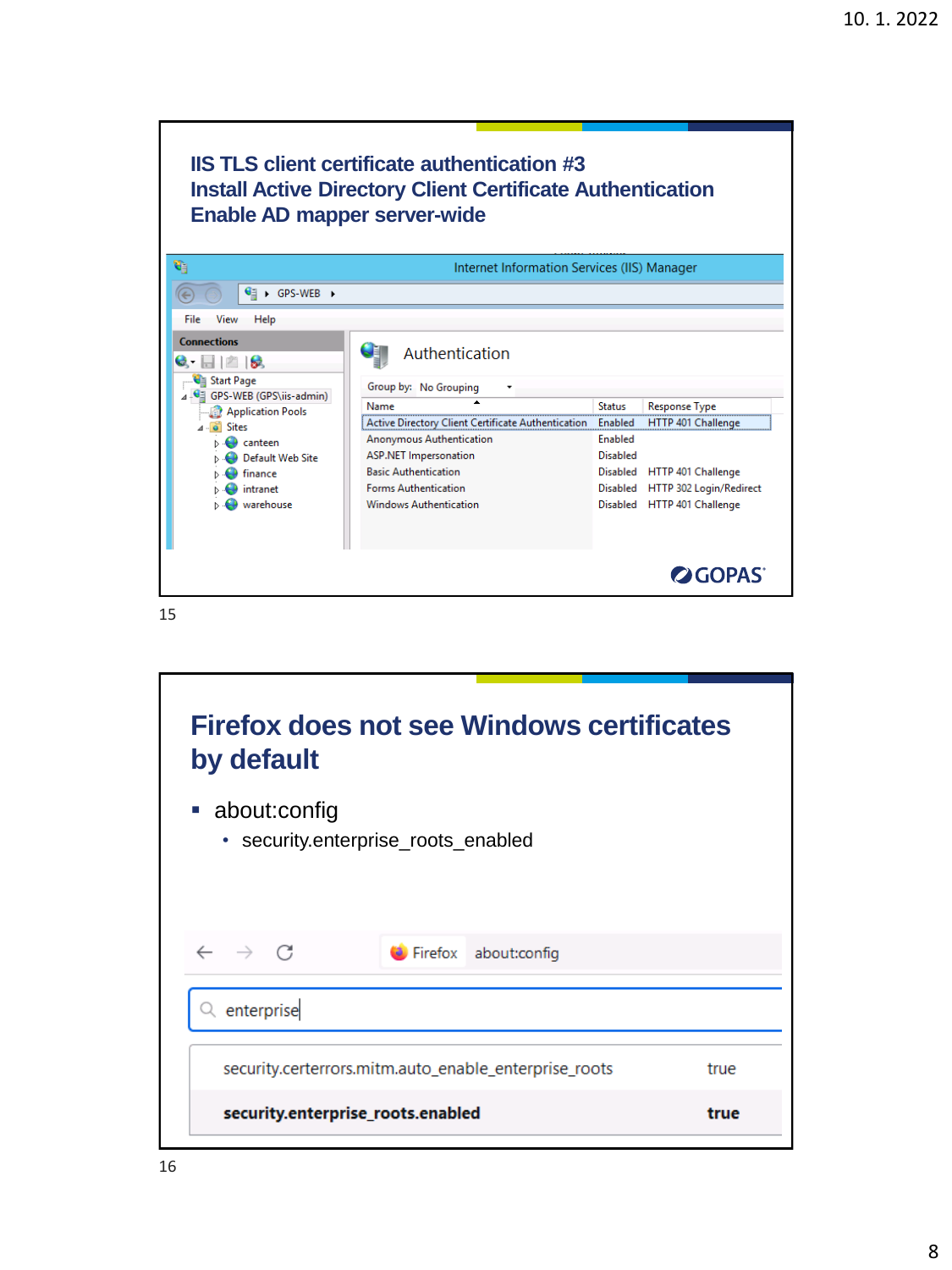|                                     |                                    |           | Event Properties - Event 4774, Microsoft Windows security auditing. |  |
|-------------------------------------|------------------------------------|-----------|---------------------------------------------------------------------|--|
| General Details                     |                                    |           |                                                                     |  |
|                                     | Authentication Package: Schannel   |           |                                                                     |  |
| Account UPN:<br>Mapped Name: helena | helena@gopas.cz                    |           |                                                                     |  |
|                                     | Security                           |           |                                                                     |  |
| Log Name:<br>Source:                | Microsoft Windows security Logged: |           | 8.12.2017 14:51:38                                                  |  |
| Event ID:<br>Level:                 | 4774<br>Information                | Keywords: | Task Category: Credential Validation<br><b>Audit Success</b>        |  |

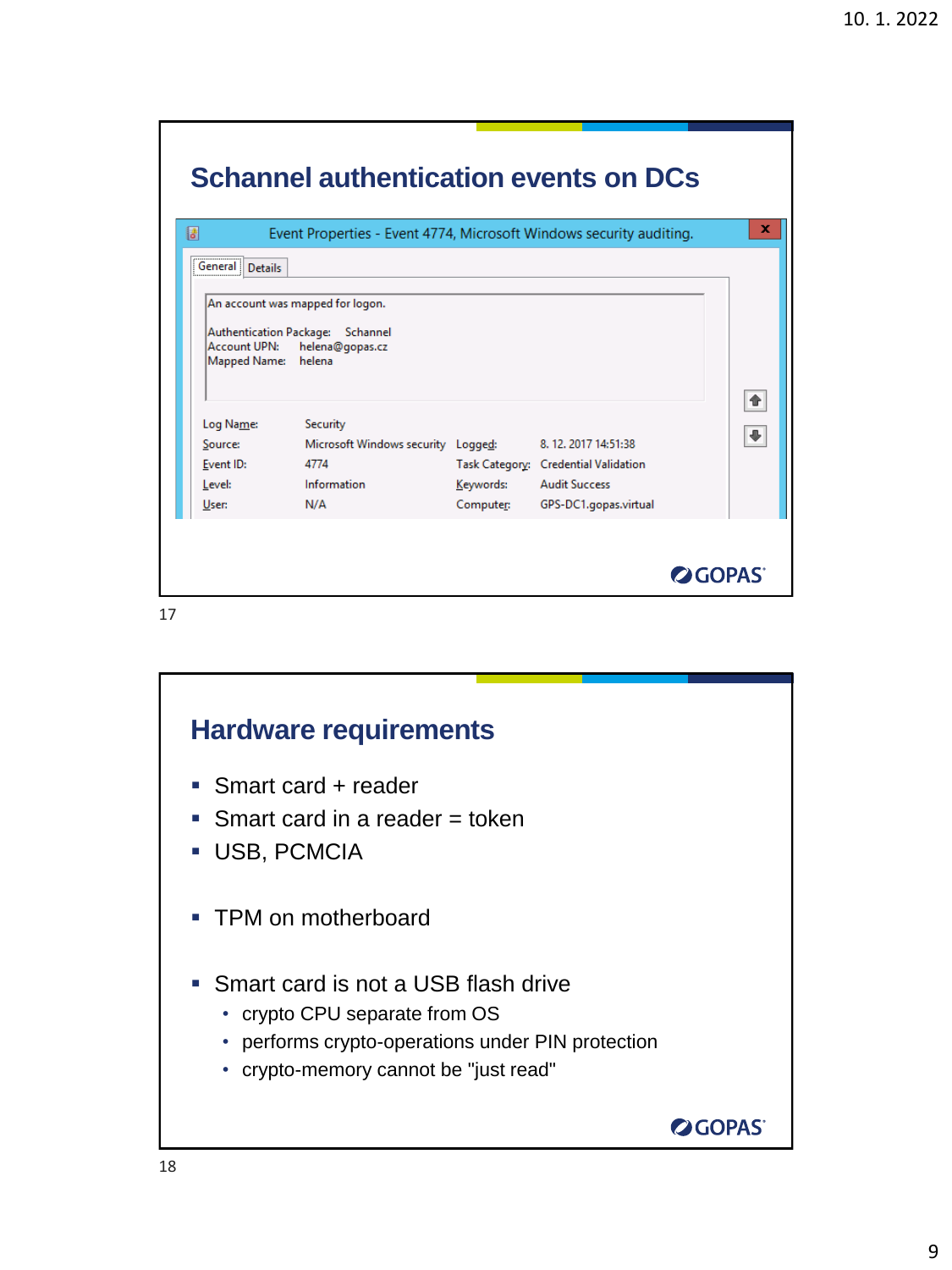

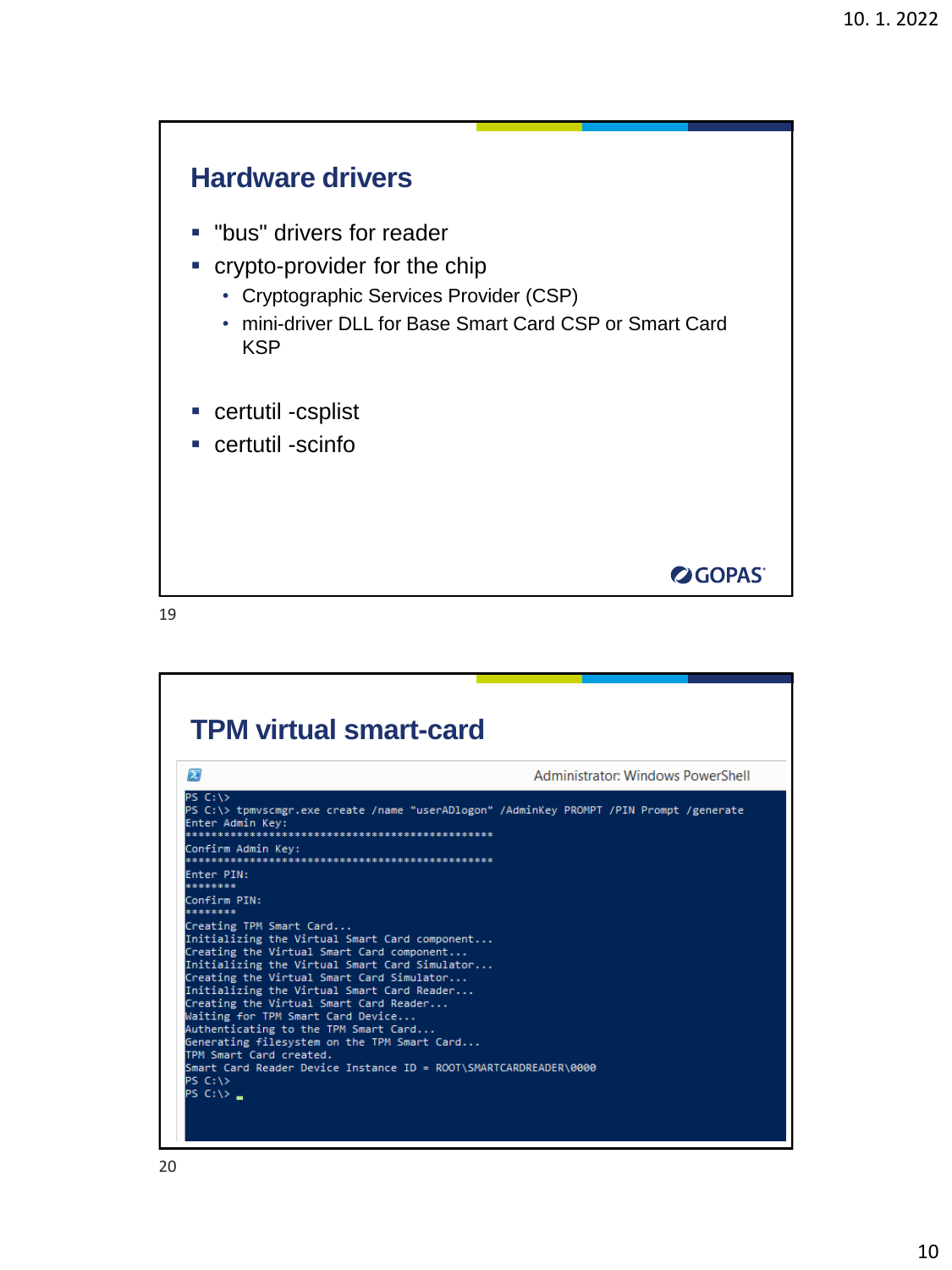

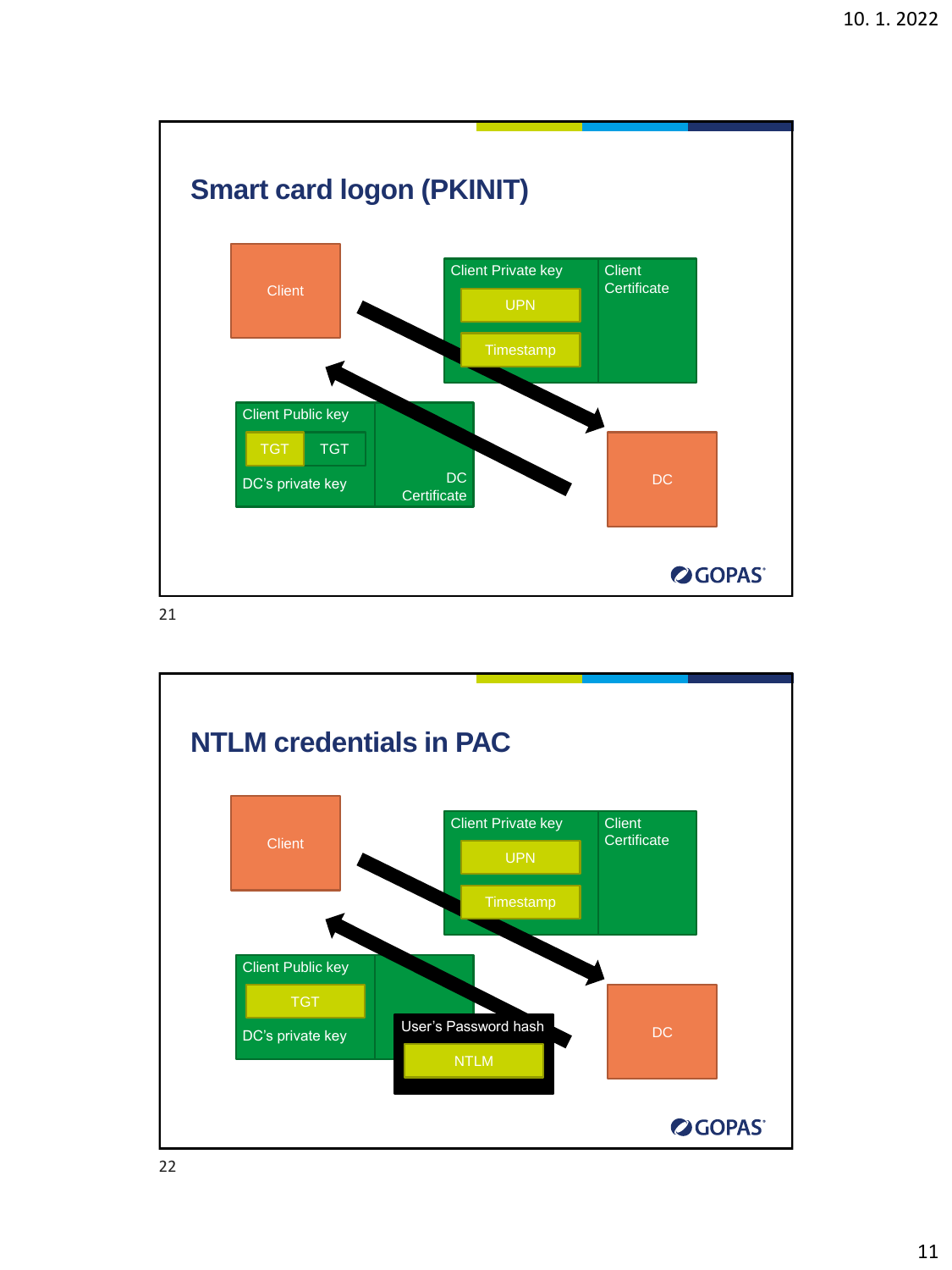